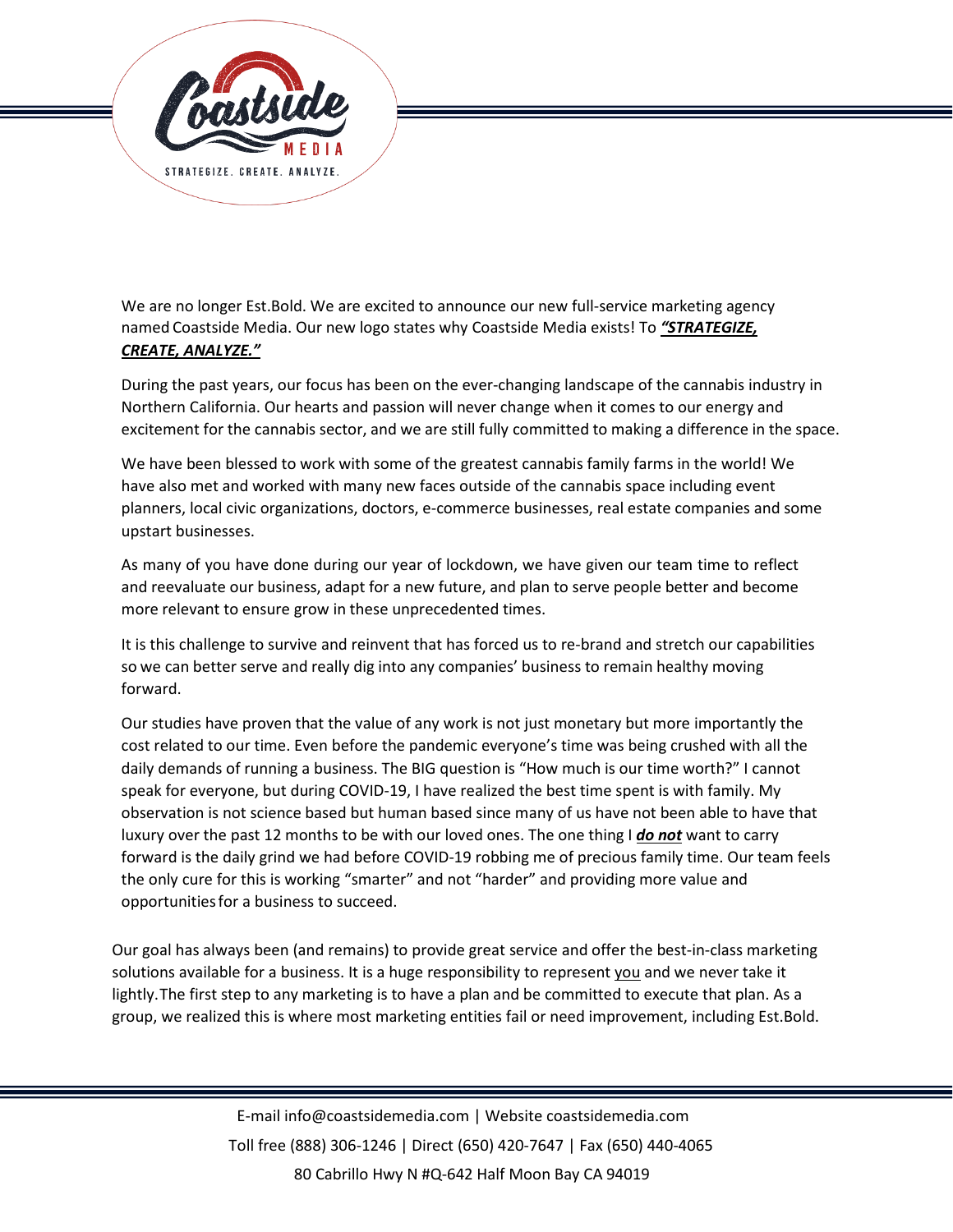

COVID-19 exposed our weaknesses in more ways than one. It is never easy to deeply analyze, tear downand seek improvements as a company but we knew to survive, we had to be better and offer more.

There are a lot of people and businesses to choose from when it comes to your marketing dollars. Frankly, it is overwhelming. We have always tried to educate, create, develop, maintain, and deliver thebest and create a deep understanding and relationship with our clients. Everyone thinks marketing, creating, developing, staying on top of technology and trends, and trying to rise above the white noise, or getting in front of the right customer at the right time is easy. My 15 years of marketing has taught me one thing. It will never be easy and now it is more challenging and complicated than ever to have your business or brand stand out. The world is online more than ever before. As a result of the pandemic, racial indifferences and equality issues your online footprint, marketing focus and messages are more critical than ever.

The new Coastside Media team will be offering a lot more to help businesses move from SURVIVE to THRIVE. Our new suite of marketing solutions includes strong Search Engine Optimization and Search Engine Marketing to help promote your website. We have a new team dedicated to just this area of digital marketing. We will be offering clients a new online new/magazine publishing platform from our partners at Lions Light ad Page Suite. Video is extremely important for marketing and our partners at Lemonlight provide the world class production we were seeking for you.

Blogging and content writing is time consuming, but we now offer packages to lighten the load and keep you relevant. We have added many more solutions beside website development and logodesign including reputation and social management. We have the capacity to create online music stations to fit your brand to share with your audience. We even have the ability set up contests directly on your website to generate leads and engagement. E-commerce is now invaluable for anyone selling products. We have new and improved solutions to get you online and selling your valuable inventory. We have two new partners specializing in promotional items and apparel to promote your brand and make it personal.

One of our most valuable new tools is a way to analyze your online business, create a report and recommend a strategic plan to improve your business, maximizing your marketing spend and generate ahigher ROI.

Another area that needed improvement was communication. I think everyone came to that realization since we were forced to work remotely. Our new and improved phone operating system allows for better video conferencing and messaging. We adopted Microsoft Business solutions to streamline the way we communicate and share information, content, and data with our clients.